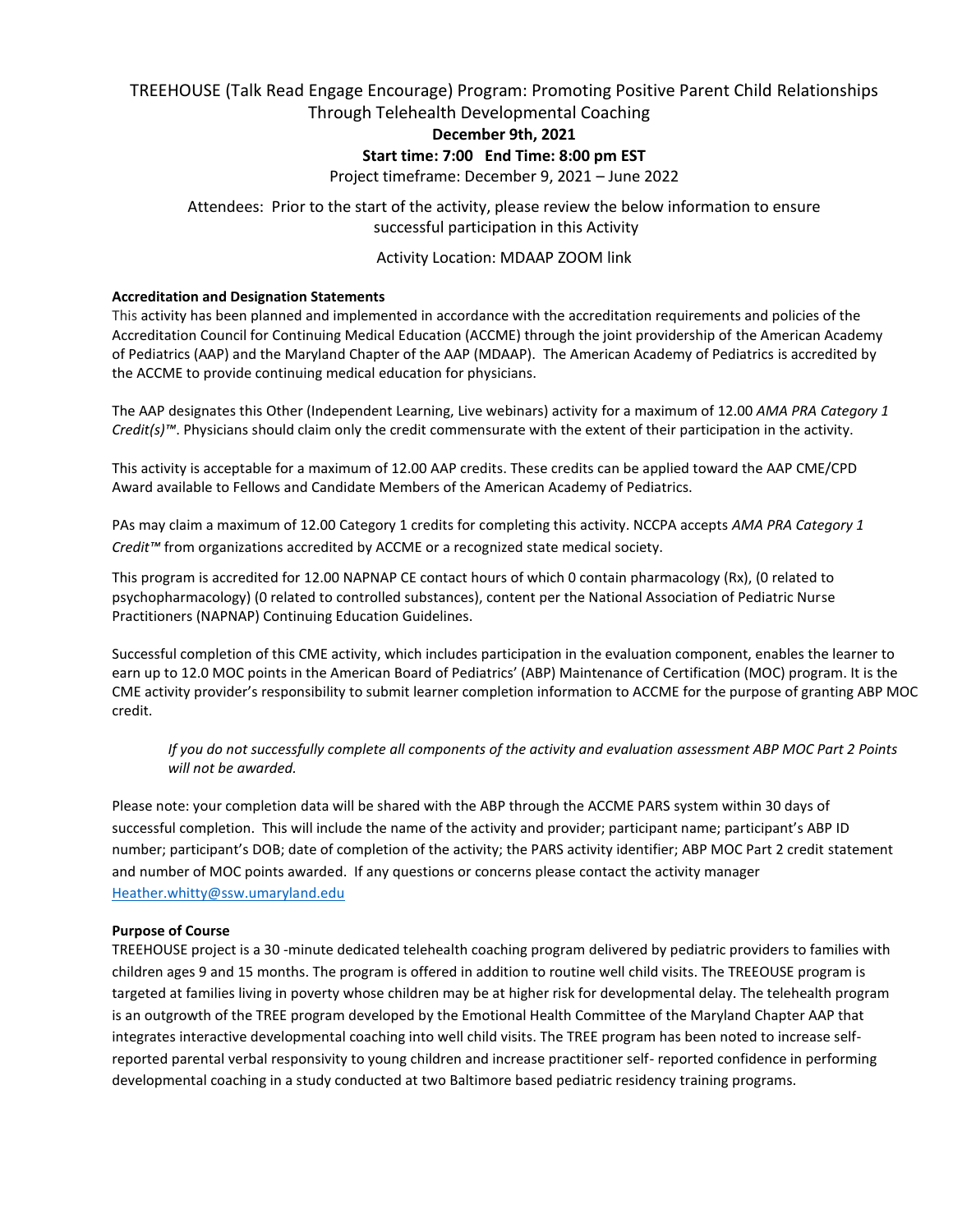Both the TREE and TREEHOUSE programs seek to reinforce the importance of talking, reading and play with young children. During coaching sessions, parents are engaged in a dialogue that promotes learning, self- reflection and creates an opportunity to practice some of the evidence -based material discussed such as using the "sports announcer" approach to stimulate language development.

#### **Learning Objectives**

After completing this course, you should be able to:

#### **Learning Objectives:**

- Identify evidence- based social determinants of health including ACEs and childhood poverty that impact on early child development
- Recognize that positive parent relationships promoted through evidence- based activities of talking, reading and play improve the developmental trajectory of young children
- Recognize the principles that differentiate developmental coaching from anticipatory guidance
- Perform dedicated telehealth developmental coaching following training in the evidence- based TREE program
- Perform developmental surveillance using the TREE program developmental narrative templates
- Identify evidence- based strategies to promote parental change through motivational interviewing
- Identify early secure and insecure parent infant attachment patterns as well as recognize and address parent mental health difficulties such as depression
- Recognize the elements of resilience and explore the pediatric role in the strength-based promotion of health equity and resilience

#### *Disclosure of Commercial Support for AAP CME Activities*

No commercial support is associated with this CME activity.

#### *Disclosure of Financial Relationships and Resolution of Conflicts of Interest for AAP CME Activities*

The AAP CME/CPD program develops, maintains, and improves the competence, skills, and professional performance of pediatricians and pediatric healthcare professionals by providing quality, relevant, accessible, and effective educational experiences that address gaps in professional practice. The AAP CME/CPD program strives to meet the educational needs of pediatricians and pediatric healthcare professionals and support their lifelong learning with a goal of improving care for children and families. *(AAP CME/CPD Program Mission Statement, May 2015)*

The AAP recognizes that there are a variety of financial relationships between individuals and commercial interests that require review to identify possible conflicts of interest in a CME activity. The "AAP Policy on Disclosure of Financial Relationships and Resolution of Conflicts of Interest for AAP CME Activities" is designed to ensure quality, objective, balanced, and scientifically rigorous AAP CME activities by identifying and resolving all potential conflicts of interest prior to the confirmation of service of those in a position to influence and/or control CME content. The AAP has taken steps to resolve any potential conflicts of interest.

All AAP CME activities will strictly adhere to the *Accreditation Council for Continuing Medical Education (ACCME) Standards*  for Commercial Support: Standards to Ensure the Independence of CME Activities. In accordance with these Standards, the following decisions will be made free of the control of a commercial interest: identification of CME needs, determination of educational objectives, selection and presentation of content, selection of all persons and organizations that will be in a position to control the content, selection of educational methods, and evaluation of the CME activity.

The purpose of this policy is to ensure all potential conflicts of interest are identified and mechanisms to resolve them prior to the CME activity are implemented in ways that are consistent with the public good. The AAP is committed to providing learners with commercially unbiased CME activities.

#### DISCLOSURE OF FINANCIAL RELATIONSHIPS

*All individuals in a position to influence and/or control the content of AAP CME activities are required to disclose to the AAP and subsequently to learners that the individual either has no relevant financial relationships or any financial relationships with the manufacturer(s) of any commercial product(s) and/or provider(s) of commercial services discussed in CME activities. Listed below are the disclosures provided by individuals in a position to influence and/or control CME activity content.*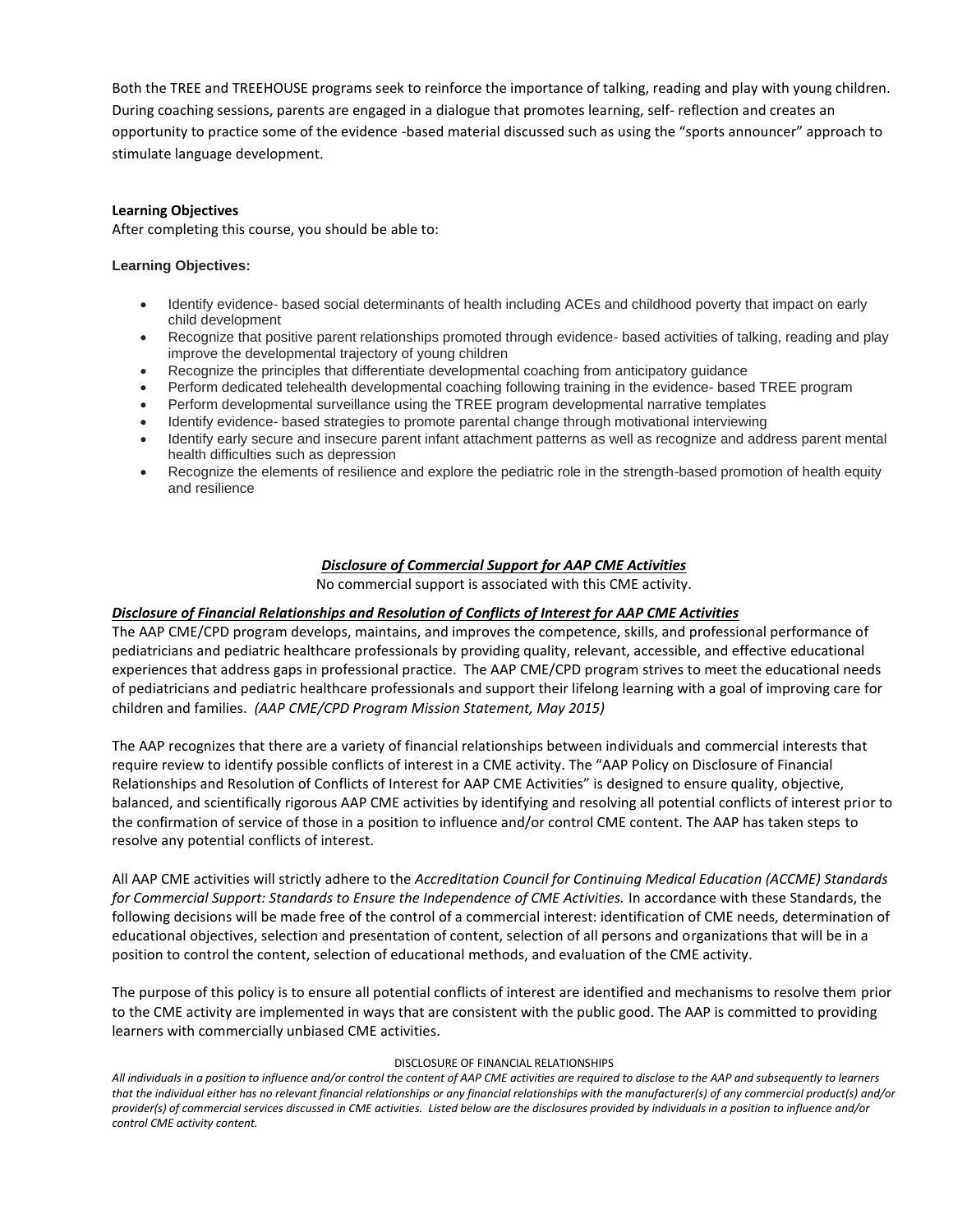*\* A commercial interest is defined as any entity producing, marketing, re-selling, or distributing health care goods or services consumed by, or used on, patients.* 

| Name                             | Role                                           | Relevant<br>Financial<br>Relationship<br>(Please indicate<br>Yes or No) | Name of Commercial Interest(s)*<br>Please list name(s) of entity<br>AND<br>Nature of Relevant Financial Relationship(s)<br>(Please list: Research Grant, Speaker's Bureau,<br>Stock/Bonds excluding mutual funds,<br>Consultant, Other - identify) | Disclosure of Off-Label (Unapproved)/Investigational Uses<br>of Products<br>AAP CME faculty are required to disclose to the AAP and to<br>learners when they plan to discuss or demonstrate<br>pharmaceuticals and/or medical devices that are not<br>approved by the FDA and/or medical or surgical procedures<br>that involve an unapproved or "off-label" use of an<br>approved device or pharmaceutical.<br>(Do intend to discuss or Do not intend to discuss) |
|----------------------------------|------------------------------------------------|-------------------------------------------------------------------------|----------------------------------------------------------------------------------------------------------------------------------------------------------------------------------------------------------------------------------------------------|--------------------------------------------------------------------------------------------------------------------------------------------------------------------------------------------------------------------------------------------------------------------------------------------------------------------------------------------------------------------------------------------------------------------------------------------------------------------|
| Kenneth<br>Tellerman, MD         | Planner/Faculty/<br>COI Reviewer &<br>Resolver | NO.                                                                     | <b>NONE</b>                                                                                                                                                                                                                                        | Do not intend to discuss                                                                                                                                                                                                                                                                                                                                                                                                                                           |
| Anna Maria<br>Wilms Floet<br>MD. | Planner/Faculty                                | N <sub>O</sub>                                                          | <b>NONE</b>                                                                                                                                                                                                                                        | Do not intend to discuss                                                                                                                                                                                                                                                                                                                                                                                                                                           |

# **Product-Specific Advertising / Links to Product Websites**

No product-specific advertising of any type appears in this activity. No links to product websites appear in this activity.

#### **List of Principal Faculty and Credentials**

Kenneth Tellerman, MD Anna Maria Wilms Floet, MD

# **Method of Participation, Minimum Performance Level, and Credit Claiming**

Learners will participate in the webinars via an internet connection and phone line. Upon completion of the webinars and all independent learning, participants will complete a 12-question quiz based on the content of the webinars/project. Participants must successfully complete the post activity quiz with a minimum passing score of 70% or higher in order to receive CME credit and MOC Part 2 points for this activity. As a reminder credit will not be available until after the project close in June 2022. Upon submission of the quiz and verification of the 70% minimum passing score requirement, participants will be provided with a CME certificate. MOC 2 participants after meeting the requirements (in June 2022), your information will be uploaded to ACCME to be sent to ABP.

#### **Name of Medium or Combination of Media Used**

Live webinar course via a computer and internet connection for viewing and a phone line for audio.

# **List of hardware/software requirements**

Our Technical Support team would like to ensure that you have a great experience with our streaming media services. Due to variations in PC and network security configurations, we recommend that you test the ability to receive streaming media before the day of this event on the computer you will be using to view the event. To do this, click the "Test Your Computer Now" button below. You will hear a short announcement and see slide information.

If you are unable to open and play the presentation, the test has failed. In this case, you may either need to try another computer or consult with your network administrator to obtain privileges required to view streaming media. This process could take some time, so please conduct this test as soon as possible.

#### *System requirements*

The system requirements for viewing a streaming media event are: **Windows**

- Windows XP, Windows 2003 or Windows Vista
- Display resolution of 800x600 pixels or greater
- Microsoft Internet Explorer 6.0 SP1 or later, Firefox 2.0 or later, or Google Chrome 1.0
- For Firefox and Chrome[, Silverlight](http://silverlight.net/GetStarted/) 1.0 or later
- Windows Media Player 9.0 or later
- Broadband Internet connection (256 Kbps & above)
- No network blocks or filters that disable streaming media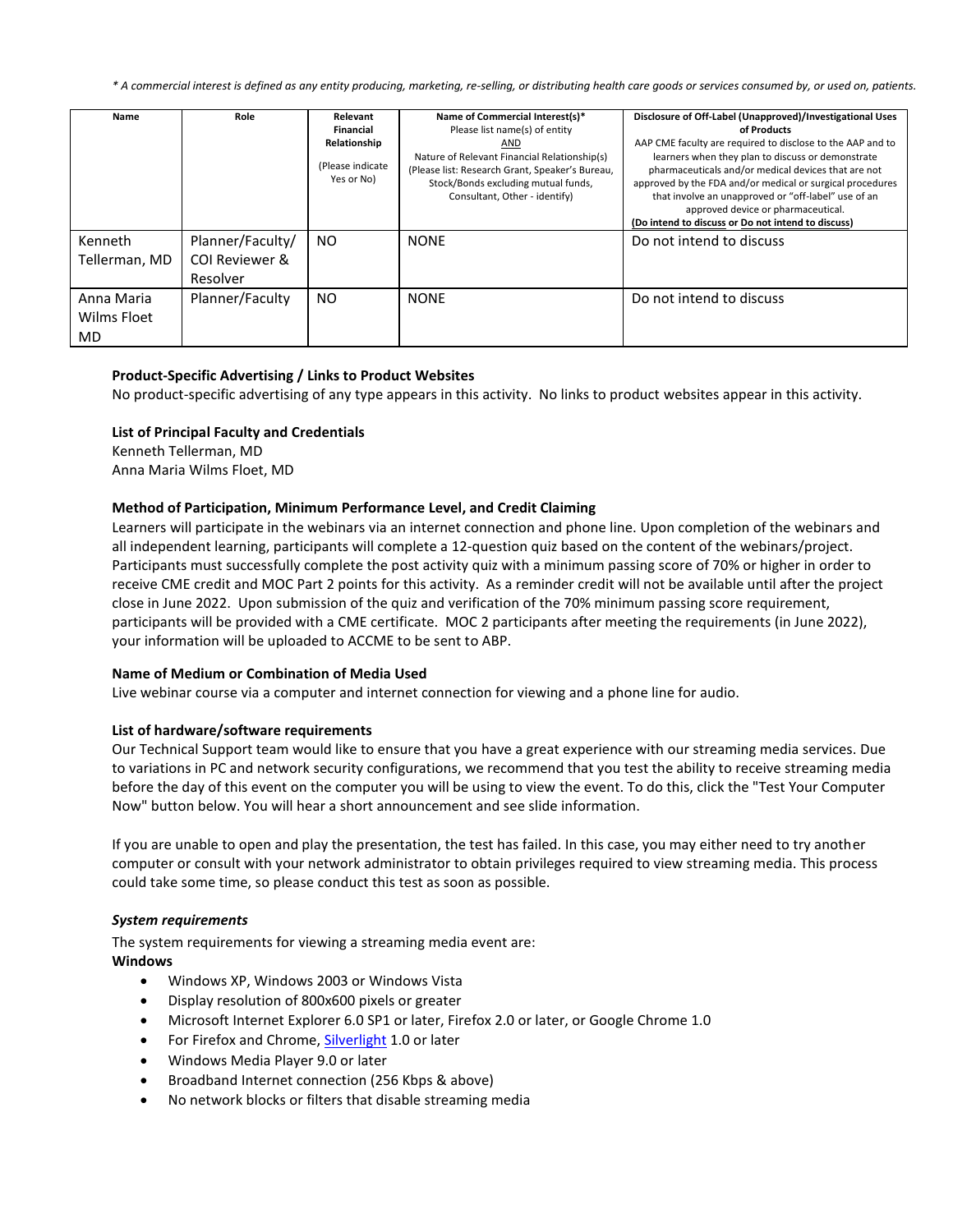#### **Mac**

- Mac OS X 10.4.8 or later
- Safari 2.0.4 or later (or Firefox 2.0 or later)
- [Silverlight](http://silverlight.net/GetStarted/) 1.0
- Broadband Internet connection (256 Kbps & above)
- No network blocks or filters that disable streaming media

# *Need more help?*

If you need further assistance, please call Loretta Hoepfner at [loretta@mdaap.org](mailto:loretta@mdaap.org) or Ken Tellerman at ktpedmd@aol.com.

#### **Provider Contact Information**

If you have questions about this course or encounter technical problems, please contact [loretta@mdaap.org](mailto:loretta@mdaap.org) or [ktpedmd@aol.com.](mailto:ktpedmd@aol.com)

#### **Privacy and Confidentiality Statement**

At the American Academy of Pediatrics (AAP), we take the issue of privacy very seriously. We do not sell, distribute, barter, or transfer personally identifiable information obtained from a user to a third party without your consent. Any information collected on the Web site is only used for the purpose stated.

The AAP list is only for important communications, and your e-mail address will not be sold or provided to third parties. You will not receive advertising or promotional materials on this list.

The AAP may use "cookie" technology to obtain non-personal information from its online visitors. We do not extract personal information in this process nor do we provide this information to third parties. We also do not contact you based on the information in your cookie file.

The AAP has taken steps to make all information received from our online visitors as secure as possible against unauthorized access and use. All information is protected by our security measures, which are periodically reviewed.

# **CLAIMING YOUR CREDITS AND PRINTING CERTIFICATES**

# **The online AAP Transcript System is the official way to claim credit and print certificates for all AAP CME Activities and access transcripts.**

# **Credits must be claimed within one (1) year of the CME activity's end-date.**

All participants must claim their credit online by completing the easy to follow steps below. You also have the option to print a copy of your certificate. Individual or paper certificates will not be distributed to you post-activity.

Please Note: If you need additional assistance a detailed instructional document can be found on the transcript homepage

#### *Claim Credit:*

1. Log on to [http://transcript.aap.org](http://transcript.aap.org/) with your AAP Username and Password

*a. Note: If you are already logged into PediaLink [\(www.pedialink.org\)](http://www.pedialink.org/), click on the Continuing Education tab then the CME Transcript button to access the transcript site and continue to step 2.*

- 2. Next to the activity, click the **Claim CME** or **Claim AAP Credit Only** link and enter the **total** number of credits you are claiming, commensurate with the extent of your participation in the activity
- 3. Click the **Confirm Claiming** box to complete claiming process after you have claimed your credit, you can click the print certificate link or go back to your list of activities.